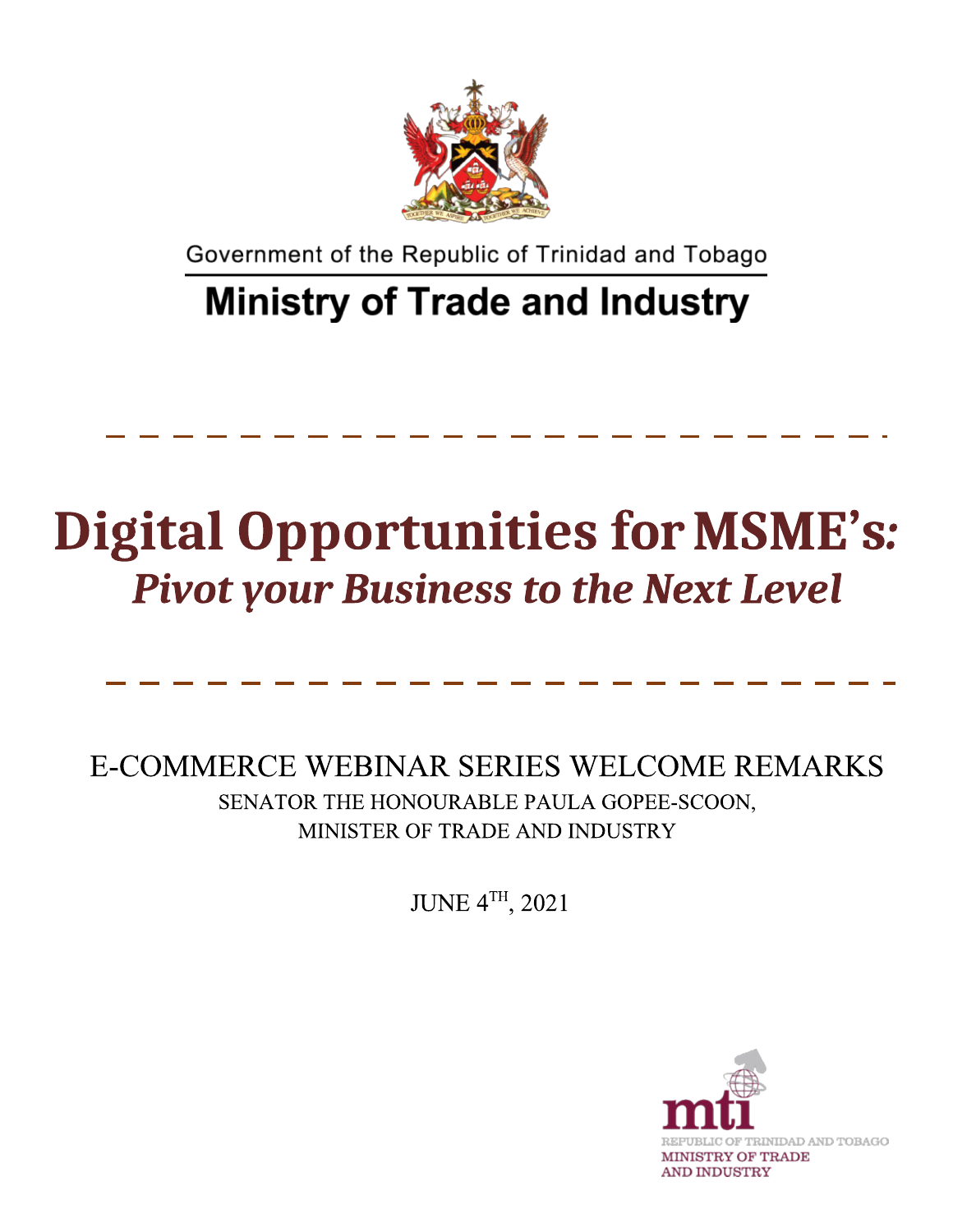A pleasant good morning.

I am pleased to open this morning's e-commerce virtual event, one of a series of webinars being offered by the Ministry of Trade and Industry that promotes and encourages firms, especially MSMEs, to incorporate e-commerce in their business models. Today's initiative highlights a number of firms which are facilitating this move for local businesses; these platforms are providing entrepreneurs with an easy, quick and reliable access to e-commerce.

It is no secret that this Covid-19 Pandemic has significantly impacted our way of life and reshaped the economic landscape as we know it. Globally, with increased border restrictions, there is a growing trend in consumers buying more locally-made goods and services. This has been facilitated by the emergence of domestic market platforms in many countries giving rise to a new phenomenon known as "digital localism".

This trend was validated in a series of worldwide studies undertaken by UNCTAD focusing on Post Pandemic Economic Recovery in Developing Countries, which pointed to notable increases in e-commerce activity within countries. We are also witnessing this development in Trinidad and Tobago. Since the start of the Pandemic we have noticed a proliferation of domestic e-commerce activity in almost every sector of the economy. For example, First Atlantic Commerce, the main payment gateway used in Trinidad and Tobago, experienced an exponential increase in the number of businesses using its platform to facilitate online payments, rising from 300 to 500 firms from May 2020 to May 2021. These figures are even higher when we take into account other e-payment providers such as Wipay, esolutions offered by Banks and other online marketplaces and platforms. With over 12,000 registered MSMEs in Trinidad and Tobago, this also underscores the significant number of firms that still have *not* implemented online payments, and a great opportunity for more firms to facilitate this service.

The value and importance of online platforms provide an avenue for SMEs to go online and avoid the logistical challenges and costs that often serve as a deterrent. These platforms provide a digital space for businesses to not only survive but thrive and expand their revenue streams and customer bases. They are often inexpensive solutions which allow businesses to set up their e-commerce operations, track customers, improve customer experience and expand market reach both locally and internationally.

As digitization increases globally, the Government has recognized that businesses require an enabling e-commerce eco-system to better participate in the digital economy. This requires a two-fold approach in which Government creates more effective public policy and businesses implement more adaptive and inclusive business models to facilitate online transactions and e- payments.

To this end, the Ministry of Trade and Industry has been proactively implementing the National E-commerce Strategy since 2017. To date, the Ministry has successfully conducted several training and information sessions on "How to go Online", "How to Market Good and Services Online" and "Financing options for MSMEs" which have benefitted over 600 businesses. ExporTT, the country's National Export Facilitation Organization, also offers a Co-Financing Facility for website development and upgrade where successful applicants are reimbursed up to 50% of costs.

To underscore the importance of the payments to e-commerce, the MTI together with the Bankers' Association of Trinidad and Tobago (BATT) held a webinar on digital payments in February 2021. Over 142 entrepreneurs benefitted by understanding the range of services available to MSMEs by various commercial banks.

The Government is also doing its part to implement digital payments for e-services, via the Single Electronic Window – TTBizLink. This includes the Trinidad and Tobago Bureau of Standards Inspection and Performance Fees and exporTT's Certificate of Origin. In addition, the Ministry of the Attorney General and Legal Affairs and the Judiciary's Court Pay System also offer digital payments.

When the Government met with a cross section of the private sector last week to discuss various issues affecting the economy, one of the major points was the issue digitization and the need to facilitate e-commerce for all businesses, especially MSMEs. Today's Webinar on Digital Opportunities represents a continuation of Government's commitment to developing e-commerce and building a digital society.

Let me take this opportunity to especially thank the participating firms: Shop Caribe, Quikbox, Planting Seeds and ShupHub for partnering with the Ministry of Trade and Industry for this e-commerce initiative. I commend the contribution of each of you for your foresight and vision in recognizing the need for local and regional digital